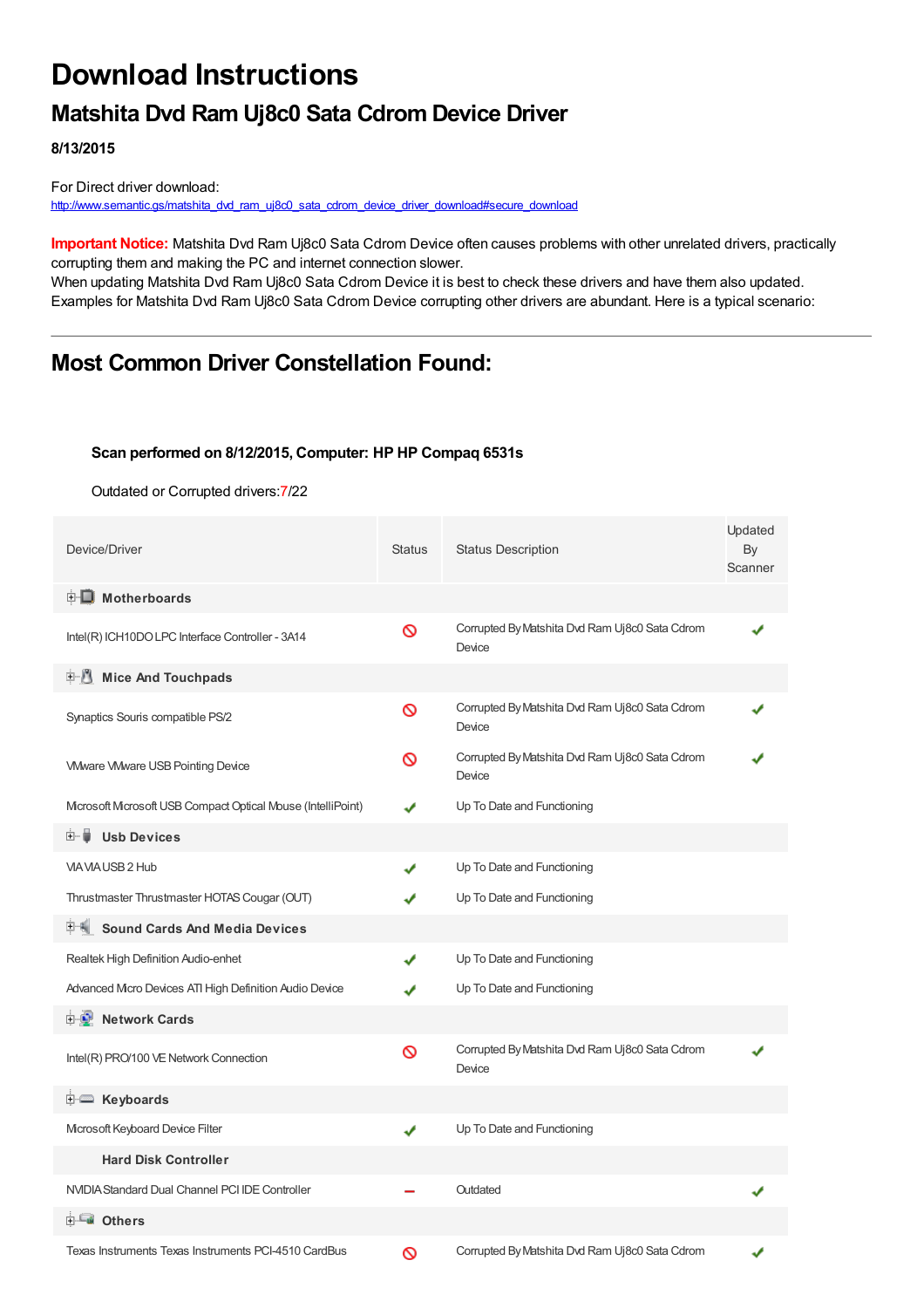| Controller                                         |   | Device                                                   |  |
|----------------------------------------------------|---|----------------------------------------------------------|--|
| Broadcom Broadcom Bluetooth 4.0                    | ✔ | Up To Date and Functioning                               |  |
| Validity Sensors Validity Sensors (WBF) (PID=0018) | J | Up To Date and Functioning                               |  |
| Logicool Logitech Driver Interface                 | J | Up To Date and Functioning                               |  |
| Intel(R) ICH9DO LPC Interface Controller - 2914    |   | Up To Date and Functioning                               |  |
| <b>D</b> Cameras, Webcams And Scanners             |   |                                                          |  |
| Canon Canon MP600R                                 | ✔ | Up To Date and Functioning                               |  |
| Video Cards                                        |   |                                                          |  |
| NVIDIA NVIDIA GeForce4 MX 440                      | ✔ | Up To Date and Functioning                               |  |
| <b>Devices</b> Input Devices                       |   |                                                          |  |
| <b>GENERIC USB Human Interface Device</b>          | ✔ | Up To Date and Functioning                               |  |
| <b>E-17 Port Devices</b>                           |   |                                                          |  |
| Alcatel MT6235                                     | ✔ | Up To Date and Functioning                               |  |
| <b>D</b> Monitors                                  |   |                                                          |  |
| Sony Digital Flat Panel (1024x768)                 | ✔ | Up To Date and Functioning                               |  |
| <b>E-6</b> Mobile Phones And Portable Devices      |   |                                                          |  |
| <b>Acer NOKIA</b>                                  | ര | Corrupted By Matshita Dvd Ram Uj8c0 Sata Cdrom<br>Device |  |

## **Matshita Dvd Ram Uj8c0 Sata Cdrom Device Driver Models:**

| <b>Driver Model</b>                                            | <b>Original</b><br><b>Upload</b><br><b>Date</b> | Last<br><b>Modification</b> | <b>Driver File</b>                                                               | File<br><b>Size</b> | <b>Most</b><br><b>Compatible</b><br><b>Computer</b><br><b>Model</b> | Availabilty<br>To<br><b>Scanner</b> |
|----------------------------------------------------------------|-------------------------------------------------|-----------------------------|----------------------------------------------------------------------------------|---------------------|---------------------------------------------------------------------|-------------------------------------|
| Matshita Dvd Ram Uj8c0 Sata<br><b>Cdrom Device 40792</b>       | 11/1/2014                                       | 8/7/2015                    | frt-40792.exe                                                                    |                     | Toshiba<br>128kb SATELLITE C55D-<br>A-11C,                          | ✔                                   |
| Matshita Dvd Ram Uj8c0 Sata<br><b>Cdrom Device 31.12.11.13</b> | 11/7/2014                                       | 8/6/2015                    | matshita_dvd_ram_uj8c0_sata_cdrom_device-<br>151kb<br>31.12.11.13.exe            |                     | HPAW010AAR-<br>ABA p6210t,                                          | J                                   |
| Matshita Dvd Ram Uj8c0 Sata<br><b>Cdrom Device 1.13029</b>     | 9/9/2014                                        | 8/6/2015                    | gsetoli-1.13029.exe                                                              | 104kb               | <b>Toshiba Qosmo</b><br>F60-10L.                                    |                                     |
| Matshita Dvd Ram Uj8c0 Sata<br><b>Cdrom Device H2677</b>       | 11/29/2014                                      | 8/9/2015                    | matshita_dvd_ram_uj8c0_sata_cdrom_device-201kb<br>h2677.exe                      |                     | Fujitsu<br>FMVA30DN,                                                |                                     |
| Matshita Dvd Ram Uj8c0 Sata<br><b>Cdrom Device 63000</b>       | 9/1/2014                                        | 8/9/2015                    | matshita_dvd_ram_uj8c0_sata_cdrom_device-<br>35kb<br>63000.exe                   |                     | Lenovo ThinkPad<br>Z61t,                                            | J                                   |
| Matshita Dvd Ram Uj8c0 Sata<br><b>Cdrom Device Z622.199</b>    | 9/29/2014                                       | 8/7/2015                    | lik-z622.199.exe                                                                 |                     | 161kb LGP1-J555R                                                    |                                     |
| Matshita Dvd Ram Uj8c0 Sata<br><b>Cdrom Device C2032</b>       | 9/11/2014                                       | 8/3/2015                    | yreesuv-c2032.exe                                                                |                     | Compag<br>28kb NY574AA-ABM<br><b>CQ5205LA,</b>                      |                                     |
| Matshita Dvd Ram Uj8c0 Sata<br><b>Cdrom Device R30097</b>      | 12/27/2014                                      | 8/6/2015                    | r-r30097.exe                                                                     |                     | Toshiba<br>133kb SATELLITE PRO<br>C50-A-1M3,                        |                                     |
| Matshita Dvd Ram Uj8c0 Sata<br><b>Cdrom Device 21.1963</b>     | 1/23/2015                                       | 8/6/2015                    | matshita_dvd_ram_uj8c0_sata_cdrom_device-<br>185kb Acer AT310 F1,<br>21.1963.exe |                     |                                                                     |                                     |
| Matshita Dvd Ram Uj8c0 Sata<br>Cdrom Device 8241.11.1          | 9/26/2014                                       | 8/7/2015                    | matshita_dvd_ram_uj8c0_sata_cdrom_device-206kb<br>8241.11.1.exe                  |                     | HPNQ852AA-<br>ABH IQ830nl,                                          |                                     |
| Matshita Dvd Ram Uj8c0 Sata                                    | 2/2/2015                                        | R112015                     | matshita_dvd_ram_uj8c0_sata_cdrom_device-ARLA exTELITEORE                        |                     | Toshiba                                                             |                                     |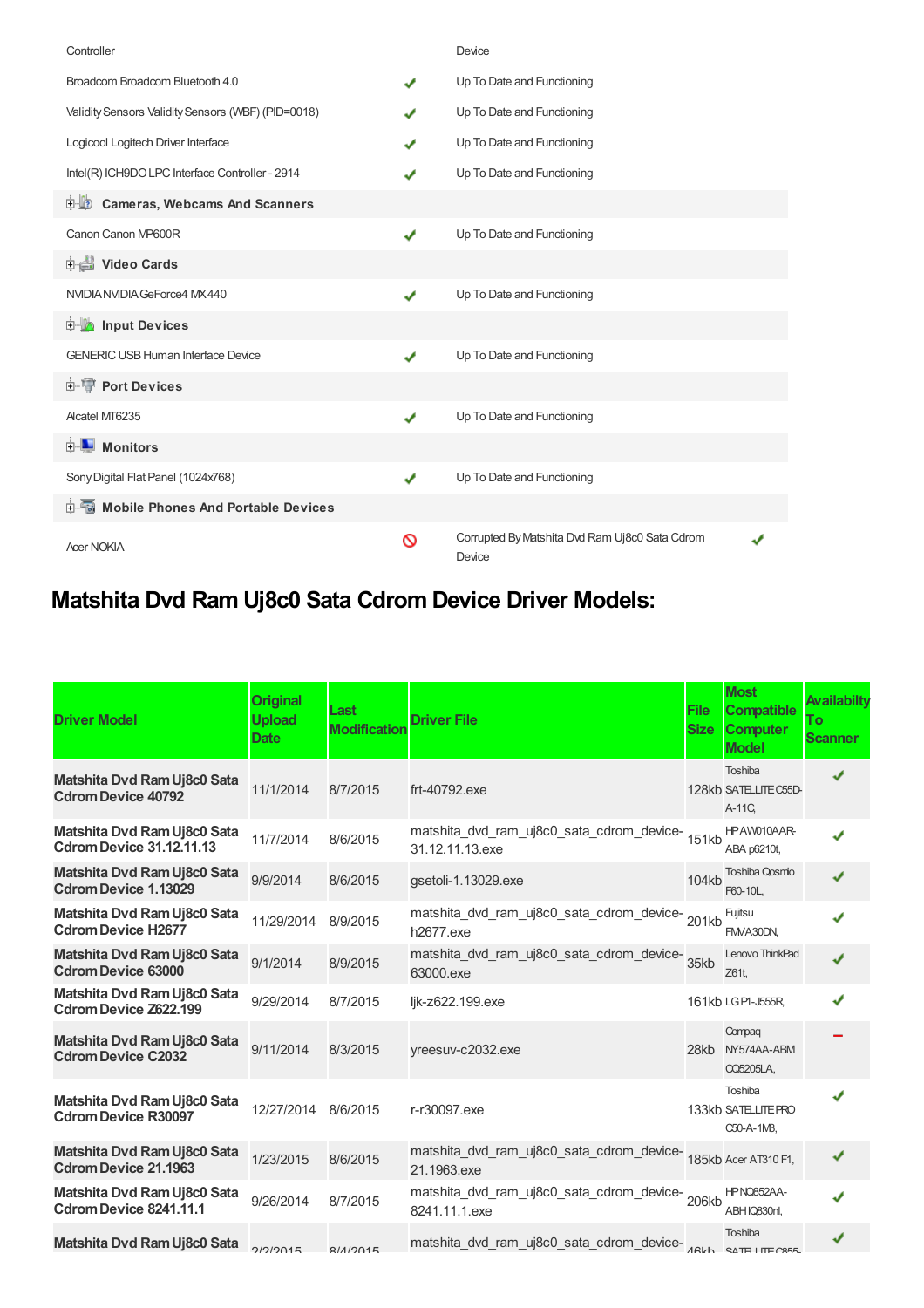| <b>Cdrom Device 21.122.1</b>                                    | <b>LILILUIU</b>     | $U/H/LU$ I J | 21.122.1.exe                                                                      | HUNU  | UNILLLILWUV<br>27U.                     |   |
|-----------------------------------------------------------------|---------------------|--------------|-----------------------------------------------------------------------------------|-------|-----------------------------------------|---|
| Matshita Dvd Ram Uj8c0 Sata<br><b>Cdrom Device C60083</b>       | 11/21/2014          | 8/3/2015     | matshita_dvd_ram_uj8c0_sata_cdrom_device-<br>110kb<br>c60083.exe                  |       | NEC <sub>PC</sub><br>GL22ES3GA.         |   |
| Matshita Dvd Ram Uj8c0 Sata<br><b>Cdrom Device 73398</b>        | 7/22/2014           | 8/5/2015     | matshita_dvd_ram_uj8c0_sata_cdrom_device-<br>165kb LGR380-AF6BK,<br>73398.exe     |       |                                         | ✔ |
| Matshita Dvd Ram Uj8c0 Sata<br><b>Cdrom Device 73869</b>        | 1/21/2015           | 8/5/2015     | matshita_dvd_ram_uj8c0_sata_cdrom_device-<br>64kb Foxconn A6GMV,<br>73869.exe     |       |                                         | ✔ |
| Matshita Dvd Ram Uj8c0 Sata<br><b>Cdrom Device 2806</b>         | 12/6/2014           | 8/7/2015     | matshita_dvd_ram_uj8c0_sata_cdrom_device-<br>108kb<br>2806.exe                    |       | Fujitsu<br>FM/NP2P4.                    | ✔ |
| Matshita Dvd Ram Uj8c0 Sata<br><b>Cdrom Device N401.139</b>     | 11/2/2014           | 8/3/2015     | matshita_dvd_ram_uj8c0_sata_cdrom_device-<br>158kb<br>n401.139.exe                |       | Packard Bell<br><b>IPower X9200,</b>    |   |
| Matshita Dvd Ram Uj8c0 Sata<br>Cdrom Device 1.1042.12           | 11/4/2014           | 8/5/2015     | uafreg-1.1042.12.exe                                                              | 22kb  | <b>HPHPCompaq</b><br>6715b,             |   |
| Matshita Dvd Ram Uj8c0 Sata<br><b>Cdrom Device U1.102.11.13</b> | 1/20/2015           | 8/3/2015     | matshita_dvd_ram_uj8c0_sata_cdrom_device-<br>38kb<br>u1.102.11.13.exe             |       | Intel MGM965JB,                         |   |
| Matshita Dvd Ram Uj8c0 Sata<br><b>Cdrom Device L81.1276</b>     | 12/19/2014          | 7/31/2015    | matshita_dvd_ram_uj8c0_sata_cdrom_device-42kb<br>181.1276.exe                     |       | <b>NECPC-</b><br>MJ18XAZEZXS9,          | ✔ |
| Matshita Dvd Ram Uj8c0 Sata<br><b>Cdrom Device 70694</b>        | 9/11/2014           | 7/31/2015    | matshita_dvd_ram_uj8c0_sata_cdrom_device-210kb<br>70694.exe                       |       | Packard Bell<br><b>ISTART 1379,</b>     |   |
| Matshita Dvd Ram Uj8c0 Sata<br><b>Cdrom Device 2.12499</b>      | 10/1/2014           | 8/5/2015     | lfbzd-2.12499.exe                                                                 | 154kb | Gigabyte P35C-<br>S3.                   |   |
| Matshita Dvd Ram Uj8c0 Sata<br><b>Cdrom Device 62842.1</b>      | 10/30/2014          | 8/3/2015     | matshita_dvd_ram_uj8c0_sata_cdrom_device-<br>118kb Prosys P5P800,<br>62842.1.exe  |       |                                         |   |
| Matshita Dvd Ram Uj8c0 Sata<br><b>Cdrom Device 61.1904</b>      | 11/12/2014 8/4/2015 |              | matshita_dvd_ram_uj8c0_sata_cdrom_device-<br>73kb<br>61.1904.exe                  |       | HPEG601AA-<br>AB1 a1212k,               |   |
| Matshita Dvd Ram Uj8c0 Sata<br><b>Cdrom Device 1.13063</b>      | 12/31/2014 8/8/2015 |              | matshita_dvd_ram_uj8c0_sata_cdrom_device-69kb<br>1.13063.exe                      |       | Toshiba<br>SATELLITE C870-<br>15M,      |   |
| Matshita Dvd Ram Uj8c0 Sata<br><b>Cdrom Device L2.131.172.1</b> | 2/2/2015            | 8/3/2015     | matshita_dvd_ram_uj8c0_sata_cdrom_device-62kb<br>I2.131.172.1.exe                 |       | Sony<br>VPCZ130GB,                      | ✔ |
| Matshita Dvd Ram Uj8c0 Sata<br><b>Cdrom Device T40686</b>       | 1/10/2015           | 8/5/2015     | zfdgdtjv-t40686.exe                                                               | 48kb  | <b>Toshiba TECRA</b><br>R <sub>10</sub> |   |
| Matshita Dvd Ram Uj8c0 Sata<br><b>Cdrom Device 72221.1</b>      | 8/14/2014           | 8/7/2015     | matshita_dvd_ram_uj8c0_sata_cdrom_device-<br>199kb<br>72221.1.exe                 |       | <b>NEC PC-</b><br>VY16MRFJAFUX,         |   |
| Matshita Dvd Ram Uj8c0 Sata<br><b>Cdrom Device G6392.17</b>     | 9/14/2014           | 8/5/2015     | matshita_dvd_ram_uj8c0_sata_cdrom_device-74kb<br>a6392.17.exe                     |       | Panasonic CF-<br>C1BEAADR,              |   |
| Matshita Dvd Ram Uj8c0 Sata<br>Cdrom Device 2.122.139           | 1/19/2015           | 8/6/2015     | wodvq-2.122.139.exe                                                               | 203kb | <b>Acer Predator</b><br>G5900,          |   |
| Matshita Dvd Ram Uj8c0 Sata<br><b>Cdrom Device 70792.1</b>      | 9/1/2014            | 8/7/2015     | $-70792.1$ .exe                                                                   | 202kb | Lenovo<br>7359W4B                       |   |
| Matshita Dvd Ram Uj8c0 Sata<br><b>Cdrom Device 4222.10</b>      | 11/23/2014          | 8/5/2015     | matshita_dvd_ram_uj8c0_sata_cdrom_device-<br>163kb<br>4222.10.exe                 |       | <b>HPHPPavilion</b><br>dv6000,          |   |
| Matshita Dvd Ram Uj8c0 Sata<br>Cdrom Device G2.13291.1          | 1/4/2015            | 8/9/2015     | matshita_dvd_ram_uj8c0_sata_cdrom_device-<br>121kb SATELITEC55-<br>g2.13291.1.exe |       | Toshiba<br>A-11L,                       |   |
| Matshita Dvd Ram Uj8c0 Sata<br><b>Cdrom Device 8201.10</b>      | 12/1/2014           | 8/2/2015     | matshita_dvd_ram_uj8c0_sata_cdrom_device-<br>78kb<br>8201.10.exe                  |       | <b>NECPC-</b><br>VJ22ERNTHGLB,          |   |
| Matshita Dvd Ram Uj8c0 Sata<br><b>Cdrom Device 60704</b>        | 8/8/2014            | 8/5/2015     | matshita_dvd_ram_uj8c0_sata_cdrom_device-<br>60704.exe                            | 94kb  | Toshiba<br>Dynabook<br>R732/39GB,       |   |
| Matshita Dvd Ram Uj8c0 Sata<br><b>Cdrom Device 82402</b>        | 8/25/2014           | 8/2/2015     | matshita_dvd_ram_uj8c0_sata_cdrom_device-28kb<br>82402.exe                        |       | HPNC896AAR-<br>ABA a6863w,              |   |
| Matshita Dvd Ram Uj8c0 Sata<br><b>Cdrom Device 2041.13</b>      | 10/5/2014           | 8/6/2015     | matshita_dvd_ram_uj8c0_sata_cdrom_device-84kb<br>2041.13.exe                      |       | HPKJ253AA-<br>ABD a6355.de,             |   |
| Matshita Dvd Ram Uj8c0 Sata<br><b>Cdrom Device 431.132</b>      | 9/23/2014           | 8/8/2015     | matshita_dvd_ram_uj8c0_sata_cdrom_device-<br>113kb<br>431.132.exe                 |       | Dell OptiPlex GX1<br>500MTbr+,          |   |
| Matshita Dvd Ram Uj8c0 Sata<br><b>Cdrom Device D6031.18</b>     | 7/24/2014           | 8/9/2015     | matshita_dvd_ram_uj8c0_sata_cdrom_device- 96kb<br>d6031.18.exe                    |       | HP 002803EDm                            | ✔ |
| Matshita Dvd Ram Uj8c0 Sata                                     | 12/10/2011          | Q/7/2015     | matshita_dvd_ram_uj8c0_sata_cdrom_device- 03Lb Modion YOR13                       |       |                                         |   |